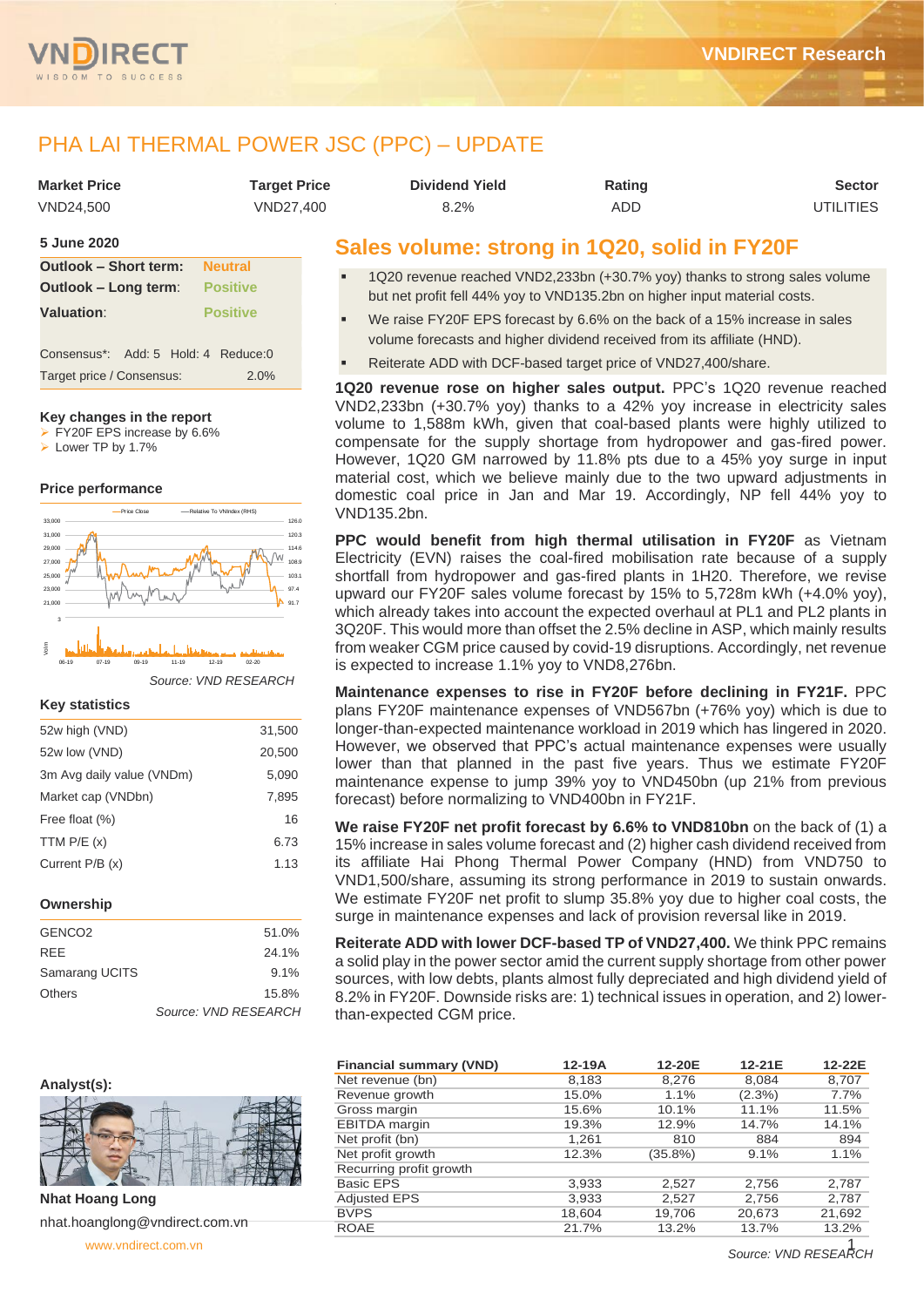

#### **1Q20 RESULTS: NET PROFIT FELL DESPITE HIGHER SALES VOLUME**

#### **Figure 1: 1Q20 results comparison**

| <b>FYE December</b>        | <b>1Q19</b> | <b>1Q20</b> | yoy%          | <b>Comments</b>                                                                                                                             |
|----------------------------|-------------|-------------|---------------|---------------------------------------------------------------------------------------------------------------------------------------------|
|                            |             |             | $\frac{0}{0}$ |                                                                                                                                             |
| Output, m kWh              | 1,121       | 1,588       | 41.7%         |                                                                                                                                             |
| PL1, m kWh                 | 354         | 558         | 57.6%         | Higher coal-mobilization rate from EVN due to a electricity output shortage from<br>hydropower plants and gas-fired.                        |
| PL2, m kWh                 | 767         | 1,030       | 34.3%         |                                                                                                                                             |
| ASP (dong/kWh)             | 1,431       | 1,406       |               | Due to a decline in CGM price as COVID-19 restrictions affected industrial<br>$-1.7\%$ demand in 1Q20                                       |
| Net revenue (VNDbn)        | 1,709.2     | 2,233.1     |               | 30.7% A 42% increase in sale outputs drove up the net revenue                                                                               |
| Gross profit (VNDbn)       | 330.3       | 168.3       | $-49.0%$      |                                                                                                                                             |
| GPM (%)                    | 19.3%       | 7.5%        |               | Driven by a 53% increment in material cost as coal price rose 8-11% in 1H19 vs.<br>11.8% pts end-2018 and remained at this level until now. |
| SG&A expenses (VNDbn)      | (21.3)      | (18.8)      | $-11.6%$      |                                                                                                                                             |
| Operating profit (VNDbn)   | 309.0       | 149.5       | $-51.6%$      |                                                                                                                                             |
| Financial income (VNDbn)   | 103.3       | 20.7        |               | -80.0% 1Q19 result included HND dividend payment (VND65bn) + FX gain (VND4.5bn)                                                             |
| Financial expenses (VNDbn) | (126.1)     | (1.3)       |               | -99.0% A VND124bn of provision for investment in QTP recorded in 1Q19.                                                                      |
| Pre-tax profit (VNDbn)     | 287.3       | 169.3       | $-41.1%$      |                                                                                                                                             |
| Net profit (VNDbn)         | 242.6       | 135.2       |               | -44.3% GPM dropped due to higher material cost.                                                                                             |
| Net profit margin (%)      | 14.2%       | 6.1%        | $-8.1\%$ pts  |                                                                                                                                             |

Source: VNDIRECT RESEARCH, COMPANY REPORT

The main reason for the yoy decline in 1Q20 net profit was a level-up of coal price from suppliers Vinacomin and Dong Bac Group, effective from 1Q19. In FY19 Vinacomin and Dong Bac Group increased their coal price sold to power plants twice, one in Jan and one in Mar 2019, by a total of est. 8-11%. Since the company usually retains 15-30 days of material inventory, the effect of the coal price hike had not been fully manifested in 1Q19 results.

#### **2020F OUTLOOK: HIGHER INPUT COAL AND MAINTANANCE COSTS HIT THE BOTTOM LINE**

#### **PPC to further benefit from hydro- and gas-fired power shortage**

We expect EVN's high coal-fired mobilisation rate will extend at least through 2Q20F as: 1) a serious hydropower supply shortfall has emerged after a heatwave and low rainfall have lowered water levels at several key reservoirs in the northern regions (Hoa Binh, Son La, Lai Chau) in 1Q20, 2) gas supply for some gas-based plants are affected by technical issues at Block 11.2 from Mar 20 until end 2Q20F, and 3) no new power plants are expected to become operational until at least 2H20F, according to Decision 3733/QĐ-BCT by Ministry of Industry and Trade. As a result, PPC's plants could remain highly utilized in 2Q20F and compensate for the potential decline in output due to the scheduled overhaul of 30-45 days in 2H20F. According to PPC, EVN's mobilisation plan for May and Jun 20 is 10.1% higher than original plan set at the beginning of the year, in terms of electricity sales volume.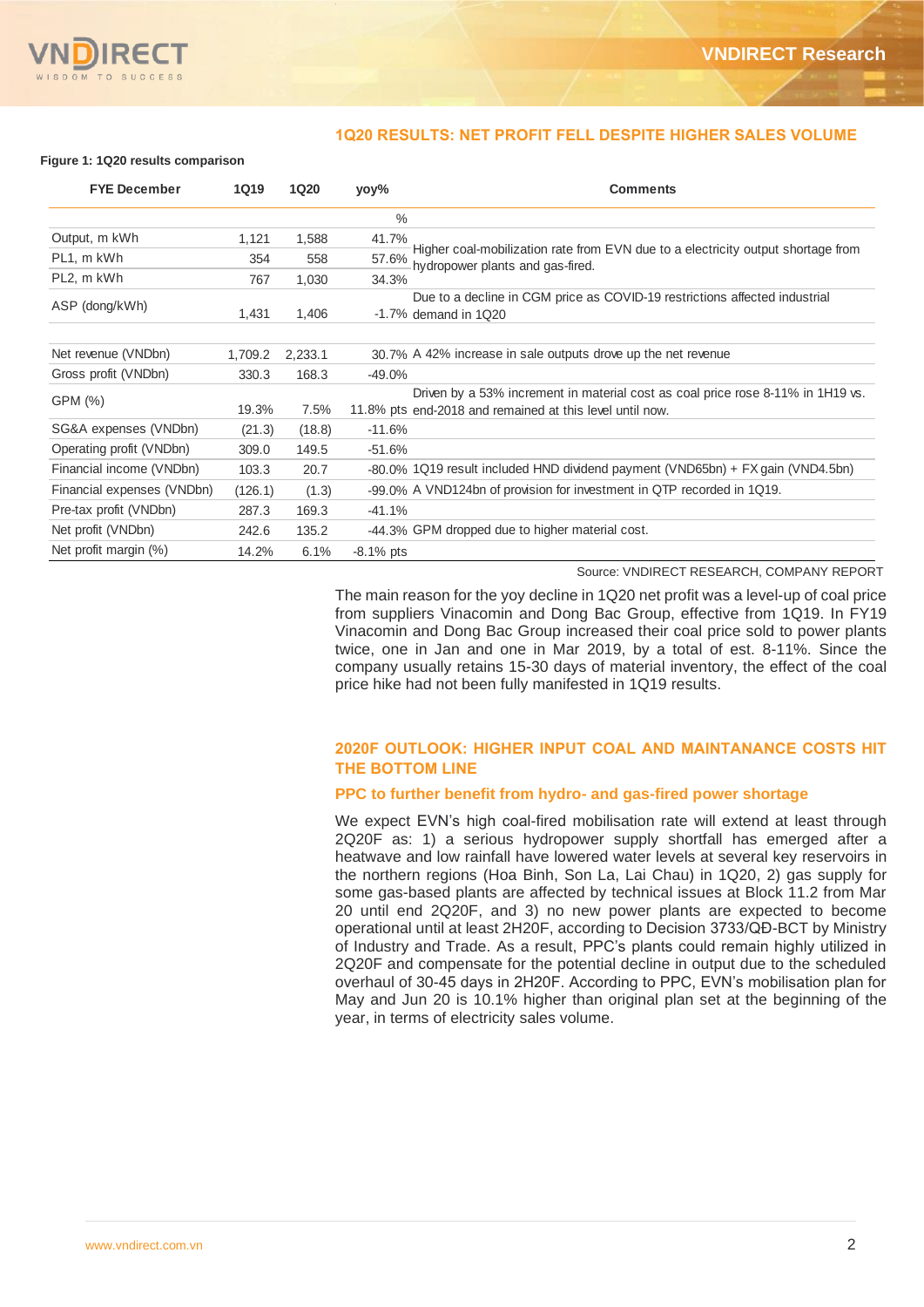



**Figure 2: EVN – electricity mobilization plan in 2020 vs 2019 Figure 3: EVN's power plant mobilisation rate (From Sep 19 to Apr 20)**



Source: VNDIRECT RESEARCH, COMPANY REPORT Source: VNDIRECT RESEARCH, COMPANY REPORT



In the AGM 2020, management aimed for FY20F sales volume at 5,598m kWh (+ 1.6% yoy). We expect PPC's sales volume in FY20F could increase 4.0% yoy to 5,728m kWh as the company has a track record of beating targets in the past three years.





Source: VNDIRECT RESEARCH, COMPANY REPORT Source: VNDIRECT RESEARCH, COMPANY REPORT

### **Lower CGM price due to Covid-19 could slightly affect full-year ASP**

We revise down the average selling price for FY20F by 3.5% vs our previous forecast as we expect lower price in the competitive generation market (CGM) than in the previous forecasts. The covid-19 restrictions affected industrial activities in March and April 2020, which has not been taken into account in our previous report. FY20F ASP is now projected to decline 2.5% yoy, which would be fully offset by the improvement in sales volume, leading to a rather flat FY20F revenue (+1.1% yoy).



**Figure 6: PPC's ASP and Pm for FY20-23F Figure 7: The CGM price sharply dropped in Mar and Apr 2020**

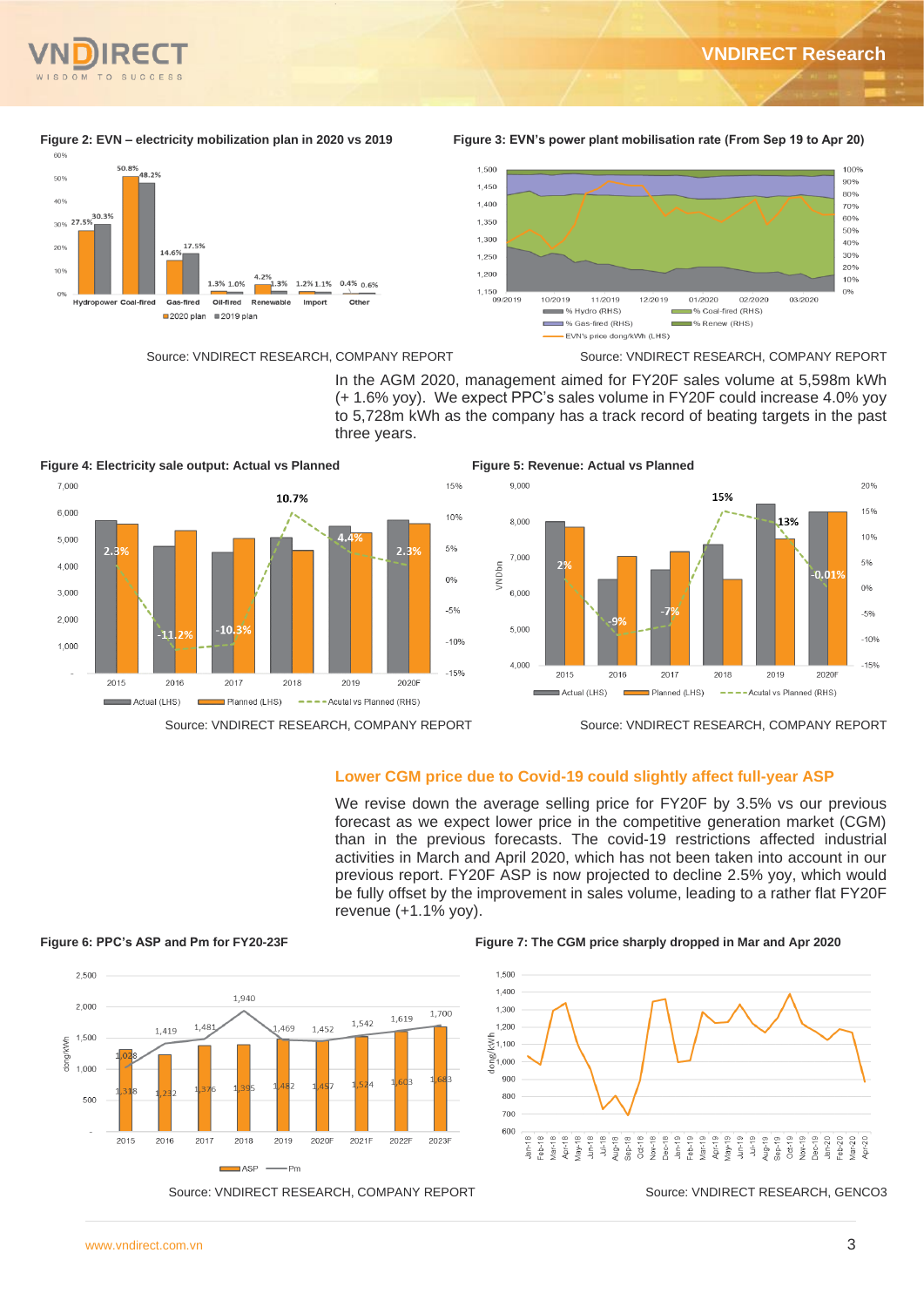We expect the CGM price (Pm) to rise from 2021F thanks to: 1) Vietnam's electricity shortage will be more intensive from FY21F, and 2) the entry of new gas-fired and coal-fired power plants will level up the overall market price.

#### **Dividend payment from affiliate to support PPC's FY20F earnings**

HND decided to pay a cash dividend of VND1,600/share for FY19, 6.7% above our expectation, on the back of a 176% increase in net profit, driven by strong sales volume (+15.8% yoy) and lower interest expense (-25% yoy) on faster than expected debt payment. The company targets a cash dividend of VND1,500 in FY20F, which we think achievable given high coal-fired mobilization rate in FY20F and lower interest pressure. We thus revise up HND's FY20F dividend payment to VND1,500 dong/share from VND750 dong/share.

We maintain our assumption that Quang Ninh Thermal Power Company (QTP, 16.4% of which is owned by PPC) will start to pay a VND500/share cash dividend in FY21F after its full settlement of accumulated losses related to the revalued USD-based debt in 2020, which was originally VND800bn (2015).

#### **Earnings revision**

|                          |              |         | 2020F      |             | 2021F   | <b>Note</b>                                                                                                                                        |
|--------------------------|--------------|---------|------------|-------------|---------|----------------------------------------------------------------------------------------------------------------------------------------------------|
|                          |              | Old     | <b>New</b> | Change      |         |                                                                                                                                                    |
|                          |              |         |            | $\%$        |         |                                                                                                                                                    |
| Sale outputs             | m kWh        | 4,976   | 5,728      | 15.1%       | 5,348   |                                                                                                                                                    |
| PL <sub>1</sub>          | m kWh        | 1,584   | 1,804      | 13.9%       | 1,577   | We revise sales volume up 15% vs our previous forecast due to higher<br>mobilization rate from EVN than our expectation in 1Q20.                   |
| PL <sub>2</sub>          | m kWh        | 3,392   | 3.923      | 15.7%       | 3,771   |                                                                                                                                                    |
| <b>ASP</b>               | dong/kWh     | 1.497   | 1.445      | $-3.5%$     | 1,512   |                                                                                                                                                    |
| Net revenue              | <b>VNDbn</b> | 7,447.5 | 8,276.0    | 11.1%       | 8,084.3 |                                                                                                                                                    |
| PL <sub>1</sub>          | <b>VNDbn</b> | 2.653.0 | 2,921.8    | 10.1%       | 2,681.1 |                                                                                                                                                    |
| PL <sub>2</sub>          | <b>VNDbn</b> | 4.794.6 | 5.354.1    | 11.7%       | 5,403.1 |                                                                                                                                                    |
| Gross profit             | <b>VNDbn</b> | 870.9   | 837.7      | $-3.8%$     | 897.8   |                                                                                                                                                    |
|                          |              |         |            |             |         | We increase the average coal price in FY20F to fully reflect the 8-11%<br>increase in coal price in 1Q19. Additionally, higher maintenance cost in |
| <b>GPM</b>               | $\%$         | 12.4%   | 10.1%      | $-2.3%$ pts |         | 2020F than FY19.                                                                                                                                   |
| SG&A                     | <b>VNDbn</b> | (92.9)  | (95.5)     | 2.7%        |         |                                                                                                                                                    |
| <b>Operating EBIT</b>    | <b>VNDbn</b> | 778.0   | 742.2      | $-4.6%$     |         |                                                                                                                                                    |
| Financial income         | <b>VNDbn</b> | 220.6   | 292.6      | 32.6%       |         | 320.4 We revise up for HND's devidend payment from 7.5% to 15% for 2020                                                                            |
| Financial expenses VNDbn |              | (56.0)  | (18.1)     | $-67.7%$    |         | (18.3) PPC's debt payment in FY19 faster than our expectation.                                                                                     |
| Pre-tax profit           | <b>VNDbn</b> | 949.6   | 1,012.5    | 6.6%        | 1,104.5 |                                                                                                                                                    |
| Net profit               | <b>VNDbn</b> | 759.7   | 810.0      | 6.6%        | 883.6   |                                                                                                                                                    |
| Net profit margin %      |              | 12.4%   | 9.8%       | $-3%$ pts   | 10.9%   |                                                                                                                                                    |

## **Figure 8: Earnings revision for FY20F**

Source: VNDIRECT RESEARCH

We expect PPC's revenue to remain rather flat at VND8,276bn (+1.1% yoy), driven by 1) a 4.0% yoy increase in sales volume which outweighs (2) a 2.5% yoy decline in FY20F ASP. However, net profit is forecasted to drop to VND810bn (- 35.7% yoy) on top of a 39% increase in maintenance cost, and the lack of VND32bn provision reversal reported in 2019. Net profit in 2021F could recover to VND884bn (+9.1% yoy) as maintenance expenses tapers down.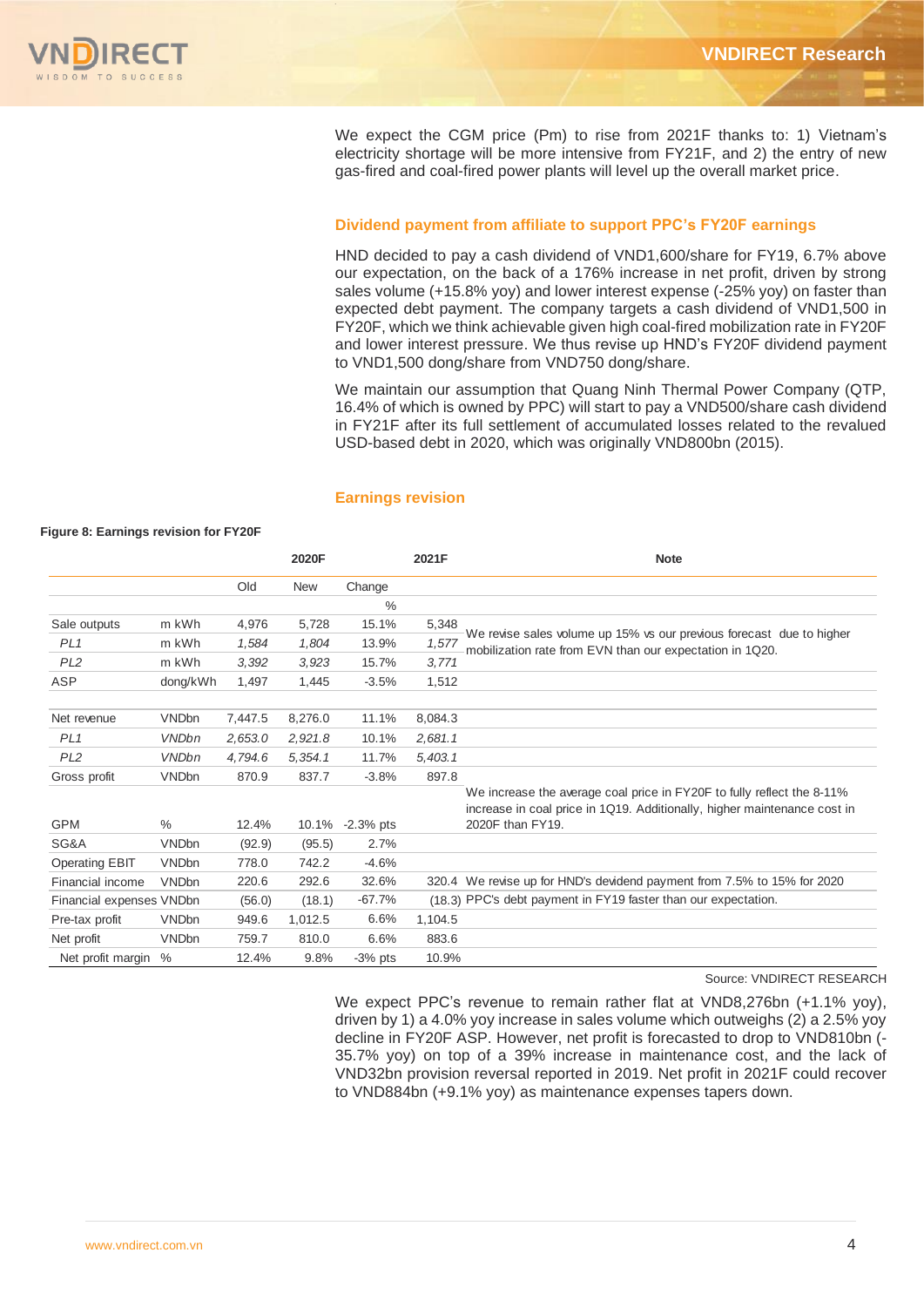#### **REITERATE ADD WITH LOWER TARGET PRICE OF VND27,400**

Although FY20F EPS is revised upward by 6.6%, our new target price is slightly lower than previous TP of VND27,879 as we raise risk premium to 11% vs. 8.6% earlier amid the growing uncertainties of the market post-pandemic.

#### **Figure 9: Valuation assumption Figure 10: DCF valuation**

| Valuation date                    | 02/06/2020 |
|-----------------------------------|------------|
| Period end date                   | 31/12      |
| Risk-free Rate, Bloomberg, 10y    | 4.0%       |
| Beta, Bloomberg, 5y               | 0.90       |
| Equity risk premium (ERP)         | 11.00%     |
| Cost of Equity - ke               | 13.9%      |
| Cost of Debt - kd                 | 9.0%       |
| Tax rate                          | 20.0%      |
| Cost of Debt - Kd (after tax)     | 7.2%       |
| Debt to Capital (forecast period) |            |
| Target debt to capital ratio      | 10%        |
| <b>WACC</b>                       | 13.23%     |

| <b>DCF Valuation</b>                     |        |
|------------------------------------------|--------|
| Enterprise value                         | 8,836  |
| $(-)$ Debt                               | (507)  |
| $(+)$ Cash                               | 470    |
| Equity value including Minority Interest | 8,799  |
| (-) Minority Interest                    |        |
| (-) Preferred share                      |        |
| Implied equity value                     | 8,799  |
| Outstanding share (mn shares)            | 321    |
| Equity value per share                   | 27.445 |

Source: VNDIRECT RESEARCH, COMPANY REPORT Source: VNDIRECT RESEARCH, GENCO3

We think PPC remains a solid play in the power sector amid the current supply shortage from other power sources, with low debts, plants almost fully depreciated and high dividend payout. The company plans FY20F cash dividend of VND2,000/share, translating to a dividend yield of 8.2% which is quite attractive.

#### **Figure 11: Peer Comparison**

| Company                                | <b>Ticker</b>      | Recom.      | <b>Price</b> | <b>TP</b> | <b>Mkt</b><br>cap |            | P/E(x)    | 3 year<br><b>EPS</b> |            | P/BV(x)            | ROE(x)  |           | D/E        |
|----------------------------------------|--------------------|-------------|--------------|-----------|-------------------|------------|-----------|----------------------|------------|--------------------|---------|-----------|------------|
| Regional listed power producers        |                    |             | LC\$         | LC\$      | US\$ m            | <b>TTM</b> |           | CF20F CAGR (%)       | <b>TTM</b> | CY <sub>20</sub> F |         | TTM CY20F | (x)        |
| Top Energy Co Ltd Shanxi-A             | 600780 CH          | <b>NA</b>   | 3.3          | <b>NA</b> | 526.3             | 14         | <b>NA</b> | 59.62                | 0.68       | <b>NA</b>          | 5       | <b>NA</b> | 14.7       |
| Shenzhen Nanshan Power Co-B            | 200037 CH          | <b>NA</b>   | 3.8          | <b>NA</b> | 716.7             | 48.3       | <b>NA</b> | $-20.65$             | 1.06       | <b>NA</b>          | 1.99    | <b>NA</b> | 42.7       |
| Xinjiang Tianfu Energy Co-A            | 600509 CH          | <b>NA</b>   | 3.4          | <b>NA</b> | 583.7             | <b>NA</b>  | <b>NA</b> | <b>NA</b>            | 0.67       | <b>NA</b>          | $-6.75$ | <b>NA</b> | 139        |
| Shandong Jiangguan Ind-A               | 600212 CH          | <b>NA</b>   | 3.3          | <b>NA</b> | 230.6             | <b>NA</b>  | <b>NA</b> | <b>NA</b>            | 6.84       | <b>NA</b>          | $-77.8$ | <b>NA</b> | $\sim$     |
| Summit Power Ltd                       | <b>SUMITPOW</b>    | <b>NA</b>   | 35.1         | <b>NA</b> | 442.8             | 6.92       | <b>NA</b> | <b>NA</b>            | 1.13       | <b>NA</b>          | 16.45   | <b>NA</b> | 53.8       |
| Khulna Power Co Ltd                    | <b>KPCL BD</b>     | <b>NA</b>   | 45.3         | <b>NA</b> | 212.1             | 13         | <b>NA</b> | $-7.31$              | 1.8        | <b>NA</b>          | 14.1    | <b>NA</b> | 24.3       |
| Guizhou Qianyuan Power Co-A            | 002039 CH          | <b>NA</b>   | 15.63        | <b>NA</b> | 673.0             | 14.3       | 13.22     | 46.96                | 1.66       | 1.33               | 12.11   | 10.1      | 195        |
| <b>Edl-Generation Pcl</b>              | EDL LS             | <b>ADD</b>  | 2,270        | 6,018     | 428.8             | 20         | <b>NA</b> | $-24.62$             | 0.42       | <b>NA</b>          | 2.07    | <b>NA</b> | 149        |
| Ningxia Jiaze Renewables C-A           | 601619 CH          | <b>NA</b>   | 3.0          | <b>NA</b> | 882.0             | 20.1       | <b>NA</b> | 25.6                 | 1.86       | <b>NA</b>          | 9.76    | <b>NA</b> | 154        |
| Jiangxi Ganneng Co-A                   | 000899 CH          | <b>NA</b>   | 4.2          | <b>NA</b> | 594.9             | 19.5       | 11.7      | 320.02               | 0.87       | <b>NA</b>          | 4.53    | <b>NA</b> | 47.4       |
| <b>Vivant Corp</b>                     | <b>VVT PM</b>      | <b>NA</b>   | 15.0         | <b>NA</b> | 306.0             | 6.88       | <b>NA</b> | 23.29                | 1.07       | NA.                | 16.55   | <b>NA</b> | 25.1       |
| Average                                |                    |             |              |           | 508.8             | 18.1       | 12.5      | 52.9                 | 1.6        | 1.3                | $-0.2$  | 10.1      | 84.7       |
| Vietnam listed thermal power producers |                    |             |              |           |                   |            |           |                      |            |                    |         |           |            |
| Hai Phong Thermal Power Jsc            | <b>HND VN</b>      | <b>HOLD</b> | 18,400       | <b>NA</b> | 382.7             | 7.59       | 7.53      | 73.64                | 1.44       | 1.29               | 19.72   | 17.4      | 87.1       |
| Petrovietnam Nhon Trach 2              | NT <sub>2</sub> VN | <b>ADD</b>  | 21,250       | 29,200    | 262.4             | 8.34       | 8.59      | $-11.46$             | 1.42       | 1.41               | 18.07   | 16.93     | 44.6       |
| Quang Ninh Thermal Jsc                 | QTP VN             | <b>NA</b>   | 11,600       | <b>NA</b> | 224.5             | 8.02       | <b>NA</b> | 56.18                | 1.07       | <b>NA</b>          | 14.45   | <b>NA</b> | 114        |
| Cam Pha Thermal Power JSC              | <b>NCP VN</b>      | <b>NA</b>   | 10.000       | <b>NA</b> | 84.7              | 769        | <b>NA</b> | <b>NA</b>            | 2.2        | <b>NA</b>          | 0.28    | <b>NA</b> | 421        |
| Ba Ria Thermal Power Jsc               | <b>BTP VN</b>      | <b>NA</b>   | 15,000       | <b>NA</b> | 38.8              | 4.27       | <b>NA</b> | 19.6                 | 0.72       | <b>NA</b>          | 18.03   | <b>NA</b> | 34.3       |
| Ninh Binh Thermal Power Jsc            | <b>NBP VN</b>      | <b>NA</b>   | 11,800       | <b>NA</b> | 6.0               | 10.7       | <b>NA</b> | $-3.77$              | 0.54       | <b>NA</b>          | 5.07    | <b>NA</b> | 9.75       |
| Average                                |                    |             |              |           | 166.5 134.7       |            | 8.1       | 26.8                 | 1.2        | 1.4                | 12.6    |           | 17.2 118.5 |
| Pha Lai Thermal Power                  | <b>PPC VN</b>      | <b>ADD</b>  | 24,500       | 27,400    | 333.6             | 6.73       | 7.9       | 24.29                | 1.28       | 1.25               | 19.34   | 16.32     | 2.12       |

Source: VNDIRECT RESEACH, Bloomberg (Data: 4 June 2020)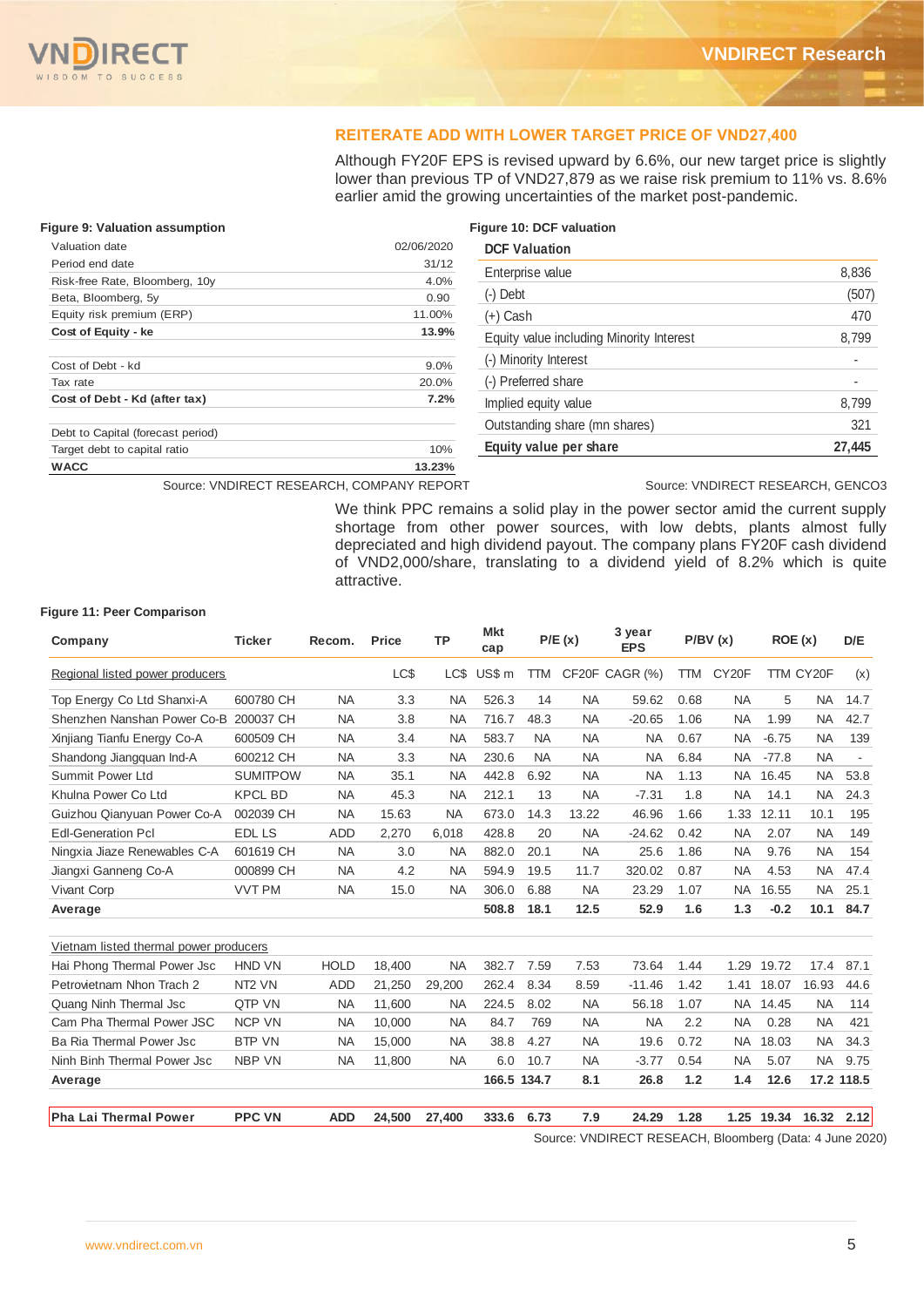# SDOM TO SUCCESS

#### **Valuation**



#### **Income statement**

| income statement              |          |          |          |
|-------------------------------|----------|----------|----------|
| (VNDbn)                       | 12-20E   | 12-21E   | 12-22E   |
| Net revenue                   | 8,276    | 8,084    | 8,707    |
| Cost of sales                 | (7, 438) | (7, 186) | (7, 704) |
| Gen & admin expenses          | (95)     | (89)     | (92)     |
| Selling expenses              | O        | O        | 0        |
| <b>Operating profit</b>       | 742      | 808      | 911      |
| <b>Operating EBITDA</b>       | 782      | 870      | 991      |
| Depreciation and amortisation | (40)     | (62)     | (81)     |
| <b>Operating EBIT</b>         | 742      | 808      | 911      |
| Interest income               | 293      | 320      | 245      |
| Financial expense             | (18)     | (18)     | (32)     |
| Net other income              | (4)      | (6)      | (7)      |
| Income from associates & JVs  | 0        | 0        | 0        |
| Pre-tax profit                | 1,013    | 1,105    | 1,117    |
| Tax expense                   | (203)    | (221)    | (223)    |
| Minority interest             | 0        | O        | O        |
| Net profit                    | 810      | 884      | 894      |
| Adj. net profit to ordinary   | 810      | 884      | 894      |
| Ordinary dividends            | (481)    | (545)    | (641)    |
| <b>Retained earnings</b>      | 329      | 339      | 252      |
|                               |          |          |          |

#### **Balance sheet**

| (VNDbn)                               | 12-20E   | 12-21E   | 12-22E   |
|---------------------------------------|----------|----------|----------|
| Cash and equivalents                  | 470      | 142      | 1,163    |
| Short term investments                | 1,060    | 1,160    | 1.160    |
| Accounts receivables                  | 2,510    | 2.366    | 2.595    |
| Inventories                           | 486      | 588      | 585      |
| Other current assets                  | 8        | 4        | 4        |
| <b>Total current assets</b>           | 4,535    | 4,259    | 5,507    |
| Fixed assets                          | 640      | 860      | 818      |
| <b>Total investments</b>              | 2,481    | 2.481    | 2.481    |
| Other long-term assets                | 252      | 237      | 274      |
| <b>Total assets</b>                   | 7,908    | 7,837    | 9,079    |
| Short-term debt                       | 507      | 134      | 988      |
| Accounts payable                      | 683      | 657      | 706      |
| Other current liabilities             | 400      | 417      | 431      |
| <b>Total current liabilities</b>      | 1,590    | 1,209    | 2,124    |
| Total long-term debt                  | $\Omega$ | $\Omega$ | $\Omega$ |
| Other liabilities                     | $\Omega$ | 0        | 0        |
| Share capital                         | 3,262    | 3,262    | 3,262    |
| Retained earnings reserve             | 2,110    | 2,449    | 2,701    |
| <b>Shareholders' equity</b>           | 6,318    | 6,628    | 6,955    |
| Minority interest                     |          |          |          |
| <b>Total liabilities &amp; equity</b> | 7.908    | 7,837    | 9.079    |



#### **Cash flow statement**

| (VNDbn)                                     | 12-20E   | 12-21E | 12-22E   |
|---------------------------------------------|----------|--------|----------|
| Pretax profit                               | 1,013    | 1,105  | 1,117    |
| Depreciation & amortisation                 | 40       | 62     | 81       |
| Tax paid                                    | (203)    | (221)  | (223)    |
| Other adjustments                           | (327)    | (305)  | (282)    |
| Change in working capital                   | (179)    | 39     | (164)    |
| Cash flow from operations                   | 344      | 679    | 528      |
| Capex                                       | (331)    | (282)  | (39)     |
| Proceeds from assets sales                  | O        | O      | $\Omega$ |
| Others                                      | 293      | 220    | 245      |
| Other non-current assets changes            |          |        |          |
| Cash flow from investing activities         | (38)     | (61)   | 207      |
| New share issuance                          | O        | O      | $\Omega$ |
| Shares buyback                              | $\Omega$ | 0      | 0        |
| Net borrowings                              | 381      | (373)  | 853      |
| Other financing cash flow                   | 24       | (29)   | 74       |
| Dividends paid                              | (481)    | (545)  | (641)    |
| Cash flow from financing activities         | (76)     | (946)  | 286      |
| Cash and equivalents at beginning of period | 241      | 470    | 142      |
| Total cash generated                        | 229      | (328)  | 1,021    |
| Cash and equivalents at the end of period   | 470      | 142    | 1,163    |

| <b>Key ratios</b>       |            |           |        |
|-------------------------|------------|-----------|--------|
|                         | 12-20E     | 12-21E    | 12-22E |
| <b>Dupont</b>           |            |           |        |
| Net profit margin       | 9.8%       | 10.9%     | 10.3%  |
| Asset turnover          | 1.09       | 1.03      | 1.03   |
| <b>ROAA</b>             | 10.7%      | 11.2%     | 10.6%  |
| Avg assets/avg equity   | 1.23       | 1.22      | 1.25   |
| <b>ROAE</b>             | 13.2%      | 13.7%     | 13.2%  |
| <b>Efficiency</b>       |            |           |        |
| Days account receivable | 111.0      | 106.8     | 108.8  |
| Days inventory          | 23.9       | 29.9      | 27.7   |
| Days creditor           | 33.6       | 33.4      | 33.5   |
| Fixed asset turnover    | 16.74      | 10.78     | 10.38  |
| <b>ROIC</b>             | 11.9%      | 13.1%     | 11.3%  |
| Liquidity               |            |           |        |
| Current ratio           | 2.9        | 3.5       | 26     |
| Quick ratio             | 2.5        | 3.0       | 2.3    |
| Cash ratio              | 1.0        | 1.1       | 1.1    |
| Cash cycle              | 101.3      | 103.3     | 103.0  |
| Growth rate (yoy)       |            |           |        |
| Revenue growth          | 1.1%       | $(2.3\%)$ | 7.7%   |
| Operating profit growth | (38.3%)    | 8.9%      | 12.7%  |
| Net profit growth       | $(35.8\%)$ | 9.1%      | 1.1%   |
| EPS growth              | $(35.8\%)$ | 9.1%      | 1.1%   |

*Source: VND RESEARCH*